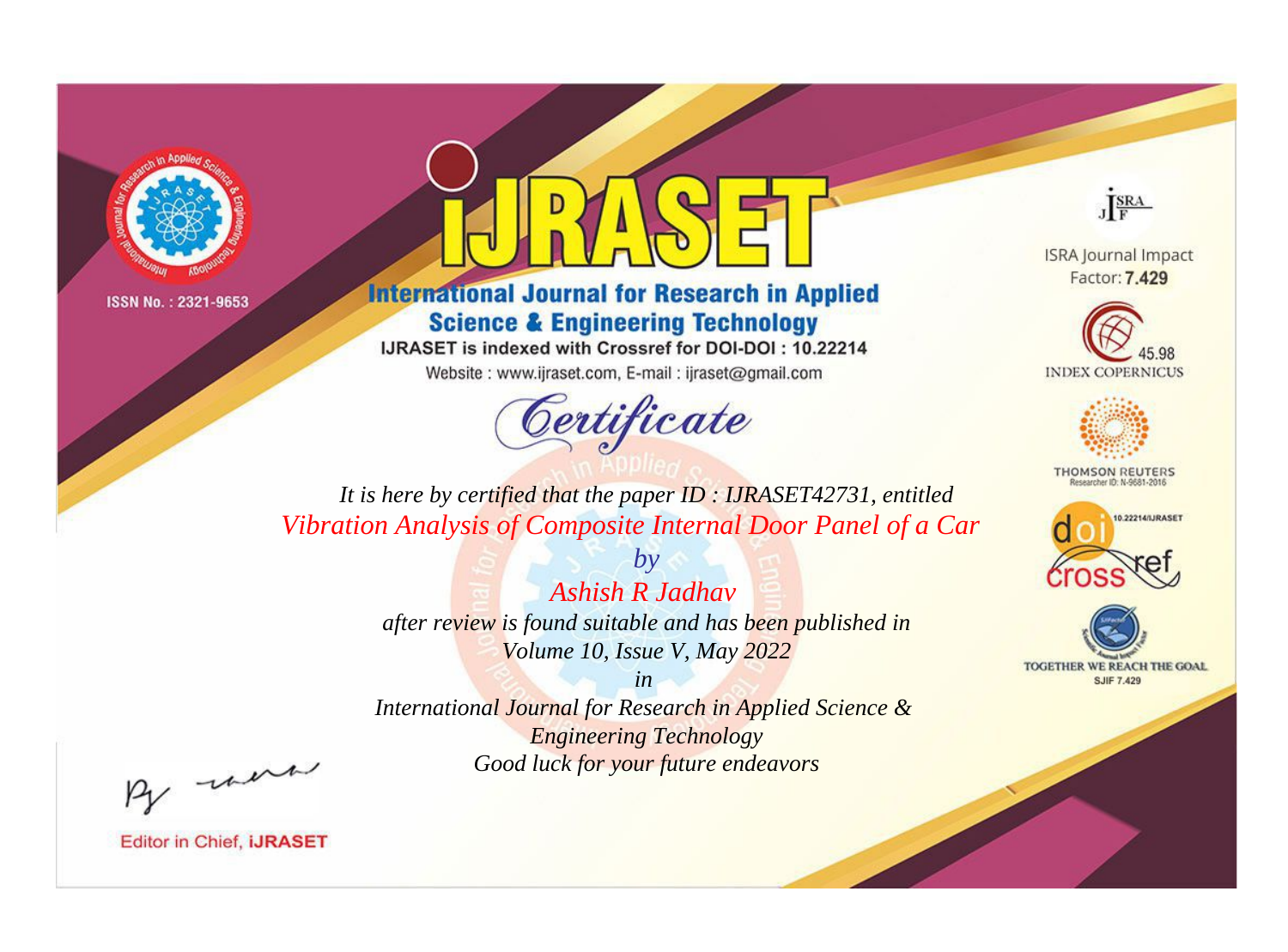



**International Journal for Research in Applied Science & Engineering Technology** 

IJRASET is indexed with Crossref for DOI-DOI: 10.22214

Website: www.ijraset.com, E-mail: ijraset@gmail.com



JERA

**ISRA Journal Impact** Factor: 7.429





**THOMSON REUTERS** 



TOGETHER WE REACH THE GOAL **SJIF 7.429** 

*It is here by certified that the paper ID : IJRASET42731, entitled Vibration Analysis of Composite Internal Door Panel of a Car*

> *by Aniket P Jagtap after review is found suitable and has been published in Volume 10, Issue V, May 2022*

> > *in*

*International Journal for Research in Applied Science & Engineering Technology Good luck for your future endeavors*

By morn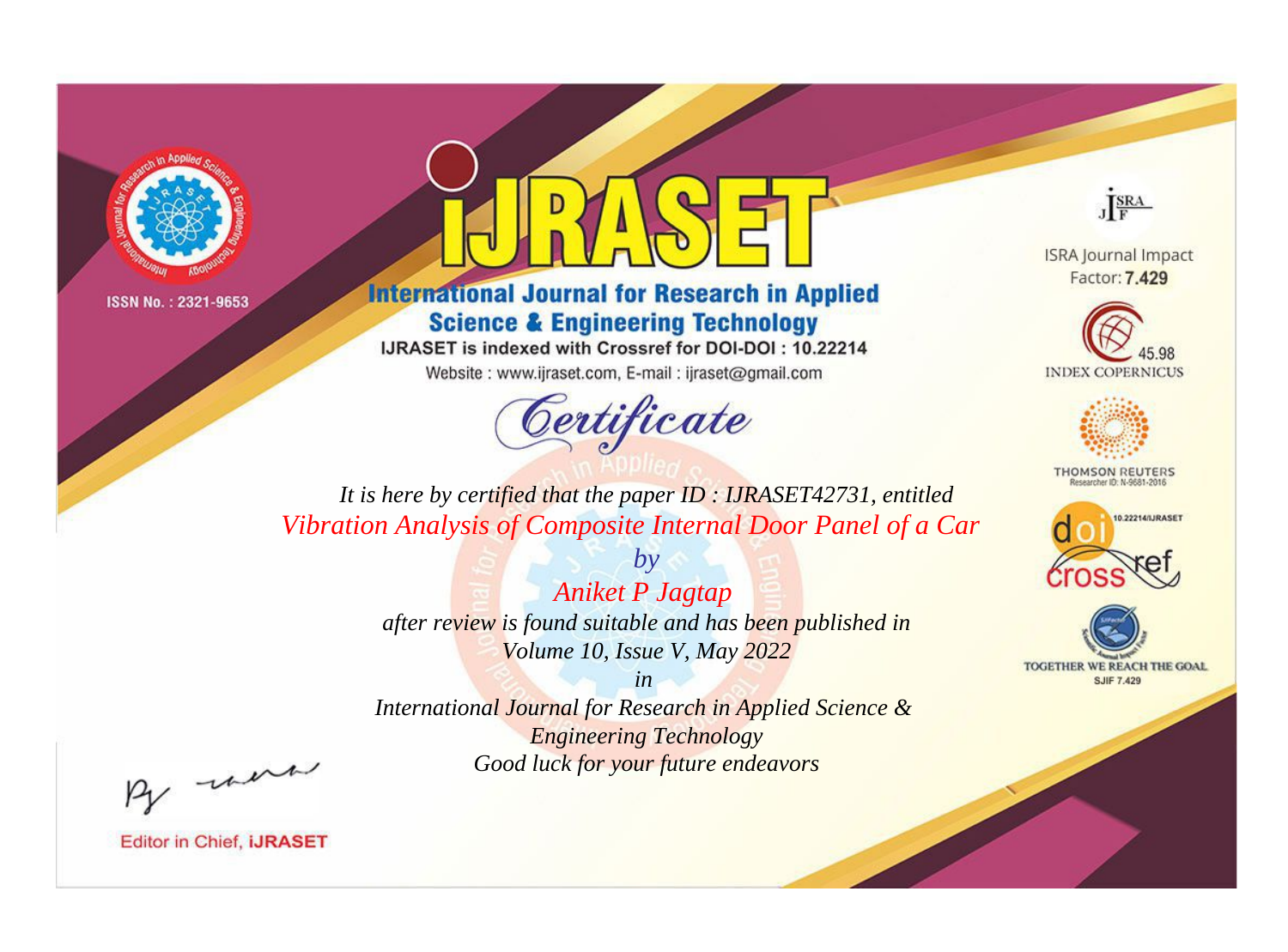



**International Journal for Research in Applied Science & Engineering Technology** 

IJRASET is indexed with Crossref for DOI-DOI: 10.22214

Website: www.ijraset.com, E-mail: ijraset@gmail.com



JERA

**ISRA Journal Impact** Factor: 7.429





**THOMSON REUTERS** 



TOGETHER WE REACH THE GOAL **SJIF 7.429** 

*It is here by certified that the paper ID : IJRASET42731, entitled Vibration Analysis of Composite Internal Door Panel of a Car*

> *by Nandini G Jagtap after review is found suitable and has been published in Volume 10, Issue V, May 2022*

> > *in*

*International Journal for Research in Applied Science & Engineering Technology Good luck for your future endeavors*

By morn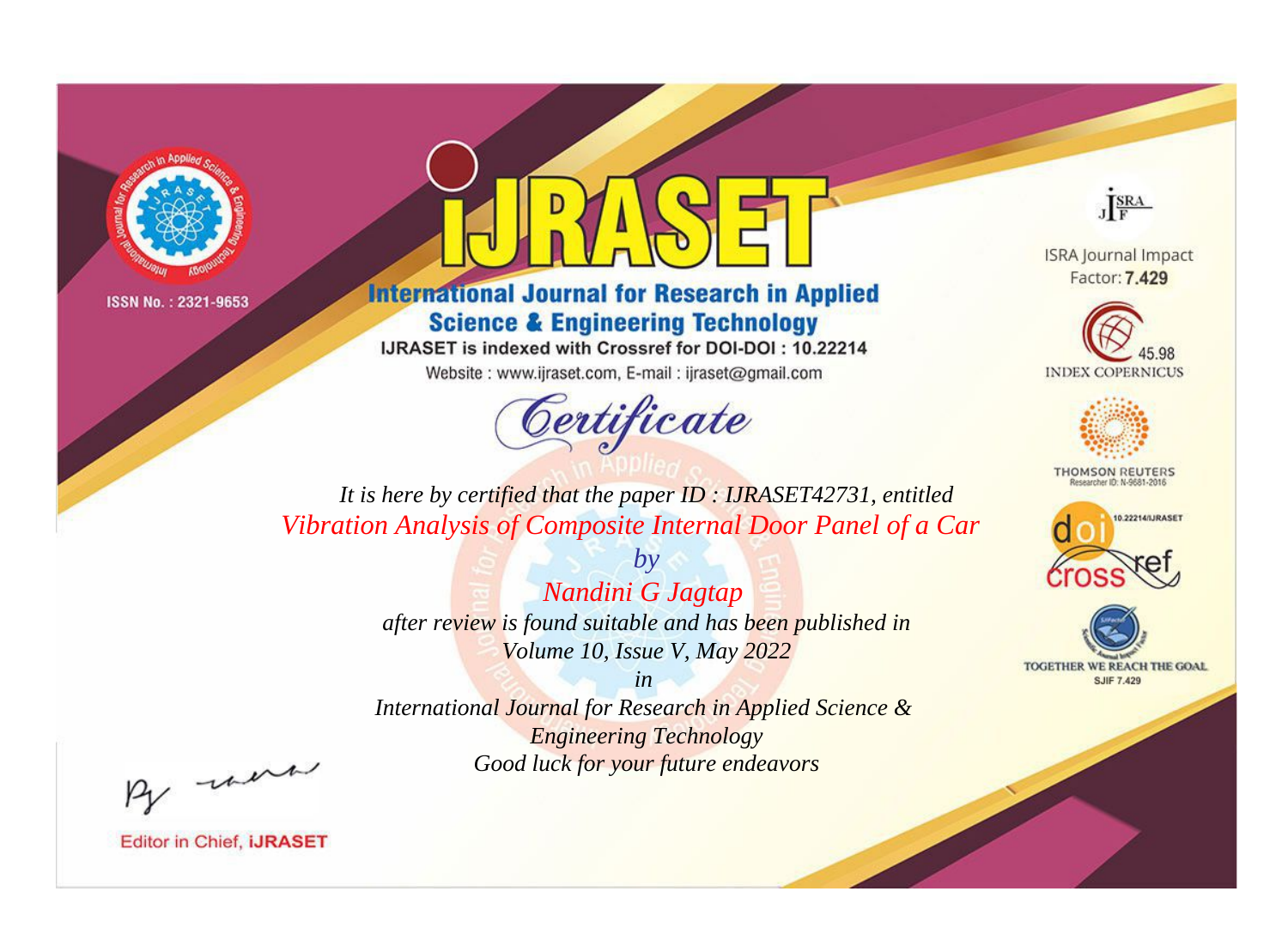



**International Journal for Research in Applied Science & Engineering Technology** 

IJRASET is indexed with Crossref for DOI-DOI: 10.22214

Website: www.ijraset.com, E-mail: ijraset@gmail.com



JERA

**ISRA Journal Impact** Factor: 7.429





**THOMSON REUTERS** 



TOGETHER WE REACH THE GOAL **SJIF 7.429** 

*It is here by certified that the paper ID : IJRASET42731, entitled Vibration Analysis of Composite Internal Door Panel of a Car*

> *Rutav S Surve after review is found suitable and has been published in Volume 10, Issue V, May 2022*

*by*

*in* 

*International Journal for Research in Applied Science & Engineering Technology Good luck for your future endeavors*

By morn